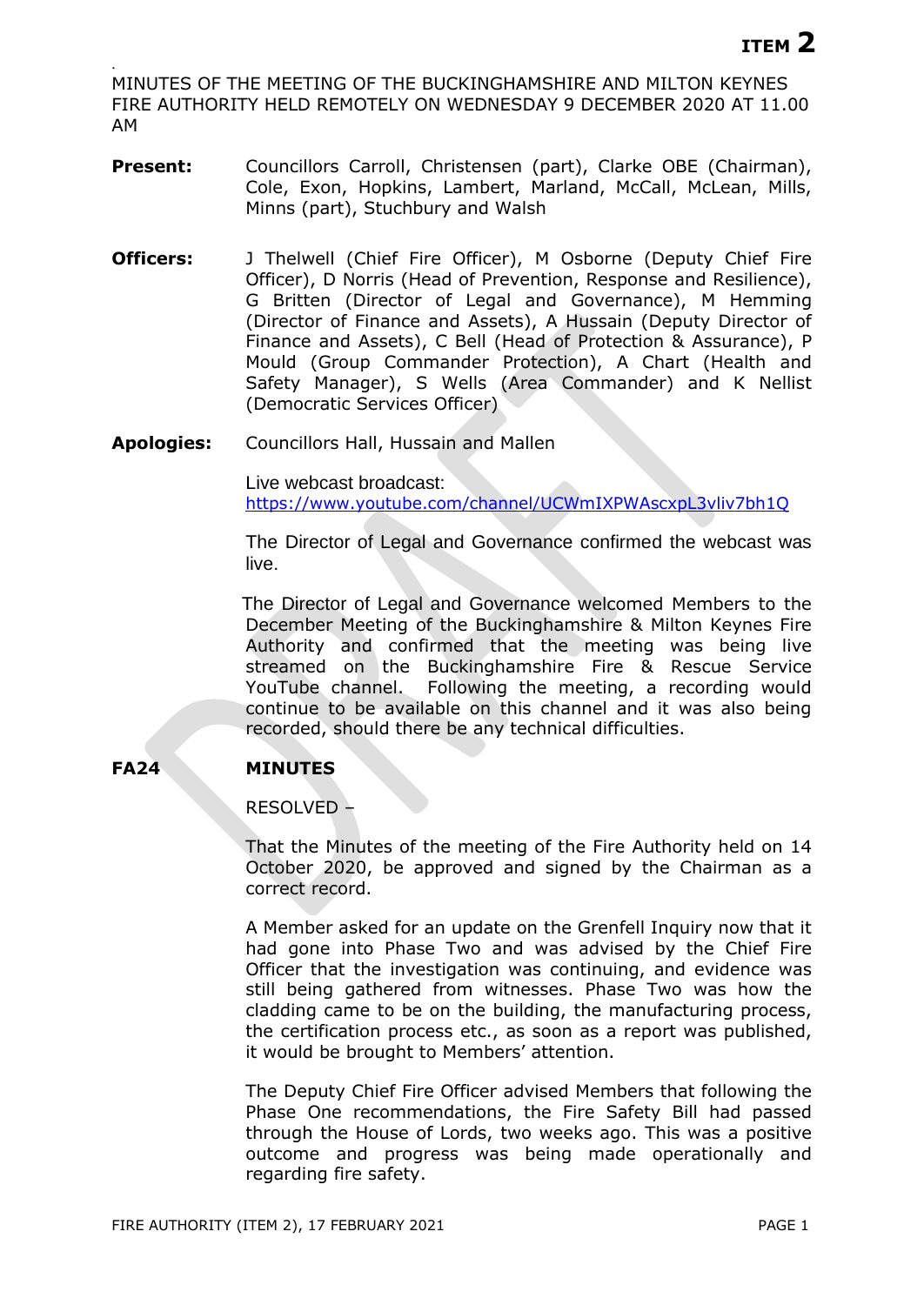The Chairman advised Members that on Page 16 of the Minutes there had been a question regarding 'The Gables' and 'Mellish Court' in Milton Keynes and invited Councillor Marland the Leader of Milton Keynes Council to update Members on the latest position.

Councillor Marland advised Members there were two tower blocks in Milton Keynes, predominately council housing, The Gables in Wolverton had around 60 flats and Mellish Court in Bletchley had around 140 flats, 200 flats overall. Both were built in the mid-1960s. There had been a history of small bin fires in the basements of the buildings and Milton Keynes Council had undertaken a very stringent fire review in light of Grenfell. There was no cladding on the buildings, but what the fire inspection found were a number of issues with the buildings, the materials they were constructed of, and the compartmentalisation had been breached in several ways. The buildings were no more dangerous today or yesterday than they were thirty years ago, but the Council had taken immediate action and put in 24 hour waking watches on those buildings and a proper fire safety system.

Councillor Marland advised Members that in the meantime, the Council had been working on what it wanted to do with the buildings and last week, the Cabinet Member responsible took a decision based on three principles. Refurbishment, a complete strip back and refurbishment; demolition and re-provision as is, or to rebuild either as flats or in a different model or dispose of the site. Milton Keynes Council had taken the decision to decant all the properties over the next 6–18 months. The Council was undertaking a Section 105 Consultation, (also extended to leaseholders who were not statutory consultees) The Council had decided to demolish the building and re-providing it some way through the Housing Revenue Account. In the meantime, the waking watch would continue, and the resident's safety was paramount.

## **FA25 CHAIRMAN'S ANNOUNCEMENTS**

.

The Chairman announced that against a backdrop of a worldwide pandemic the Service has and continues to provide the best possible emergency response to the communities of Buckinghamshire and Milton Keynes, when most needed. The following two operational incidents, unquestionably demonstrate how the prompt intervention of our crews have directly resulted in the lives of those members of public directly involved, being saved.

The first incident occurred on the morning of Sunday 16 August 2020 and involved one car which had left the roadway and collided with railings, before coming to rest on its side in a ditch. The location of the incident was Winslow Road, Mursley and was attended by operational crews from West Ashland.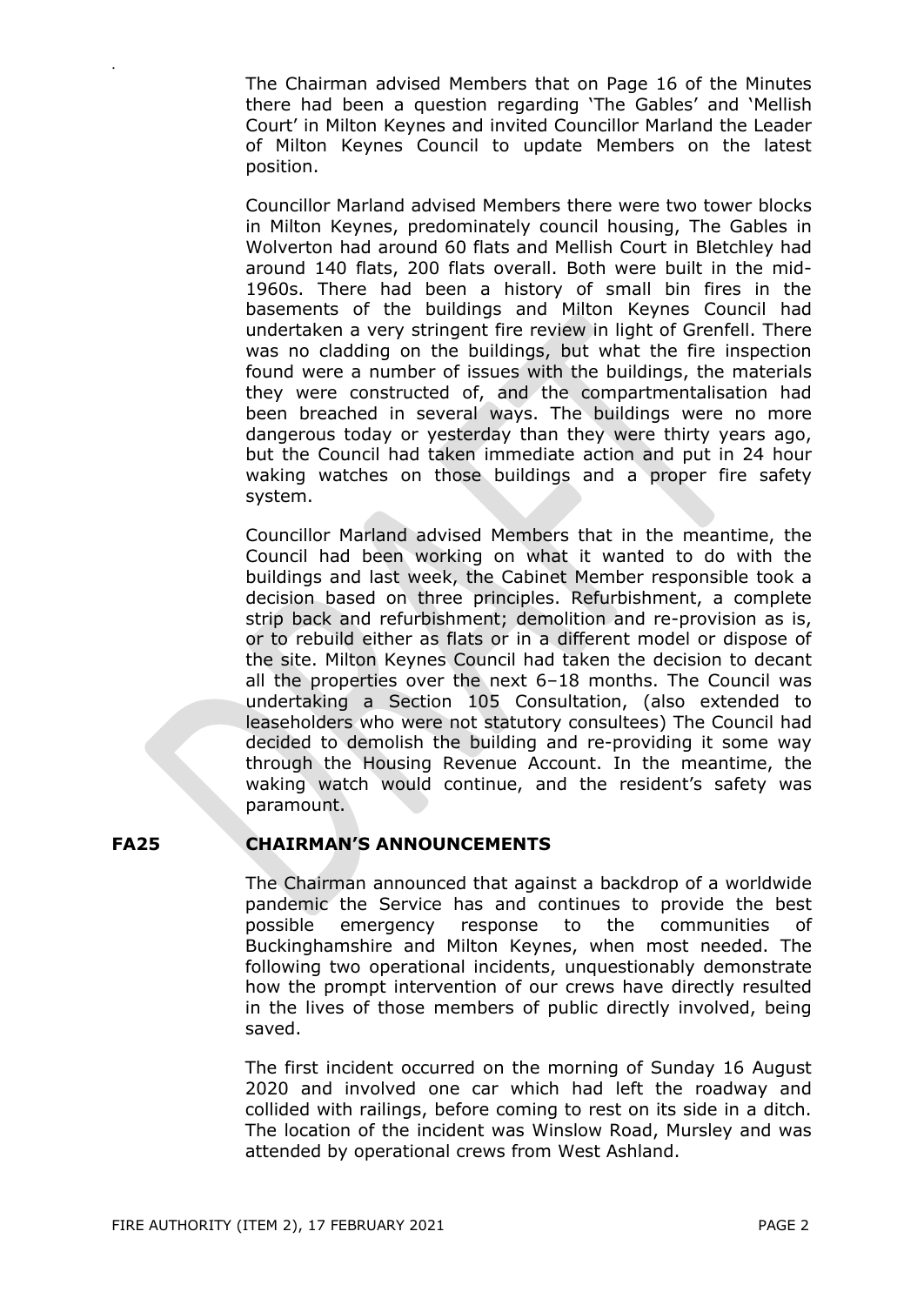On arrival, crews quickly established that the driver was still inside the car, which it was initially thought was due to the confinements and position the car was found to be in. However, on closer examination, it became immediately evident that as a consequence of the car colliding with the railings, the driver had been impaled by a metal pole which had passed through their back and into their leg.

.

Working alongside colleagues from South Central Ambulance Service, crews with a great deal of care and control, were able to extricate the driver, thereby ensuring they could be conveyed to hospital in a timely manner.

The second incident was a road traffic collision involving two cars, persons trapped, and happened during the early hours of Sunday 20 September 2020. The location of the incident was Lower Road, Stoke Mandeville and was attended by operational crews from Aylesbury, who whilst on route were informed one of the cars was on fire.

On arrival the crews were confronted with what was an extremely time critical situation, with the passenger of the car on fire, found to be still inside and the driver of the other car medically trapped, due to the serious nature of the injuries they had sustained.

Due to the immediate actions taken by the attending crews, in particular one firefighter, who at some personal risk to them self, got into the car on fire, in order to remove the unconscious passenger. All casualties were without doubt given the best possible chance of recovery from what were in some instance's life changing injuries.

It is important to also recognise the role our partners from other emergency services played in bringing about a safe resolution to these incidents. However, we should be immensely proud of the lifesaving skills exhibited by our operational crews in order to ensure the causalities involved were given every chance to receive the surgery and medical treatment they so urgently required.

The Chairman asked the Chief Fire Officer to thank everyone on behalf of the Members for everything they had done, especially throughout the ongoing Pandemic.

#### **FA26 RECOMMENDATIONS FROM COMMITTEES:**

#### **OVERVIEW AND AUDIT COMMITTEE – 11 NOVEMBER 2020**

## **(a)Local Government Ethical Standards Best Practice Recommendations**

FIRE AUTHORITY (ITEM 2), 17 FEBRUARY 2021 PAGE 3 The Director of Legal and Governance advised Members that the genesis for this report was the letter to the Chief Executives of all local authorities published in July 2020 from the Committee on Standards in Public Life about its report on Local Government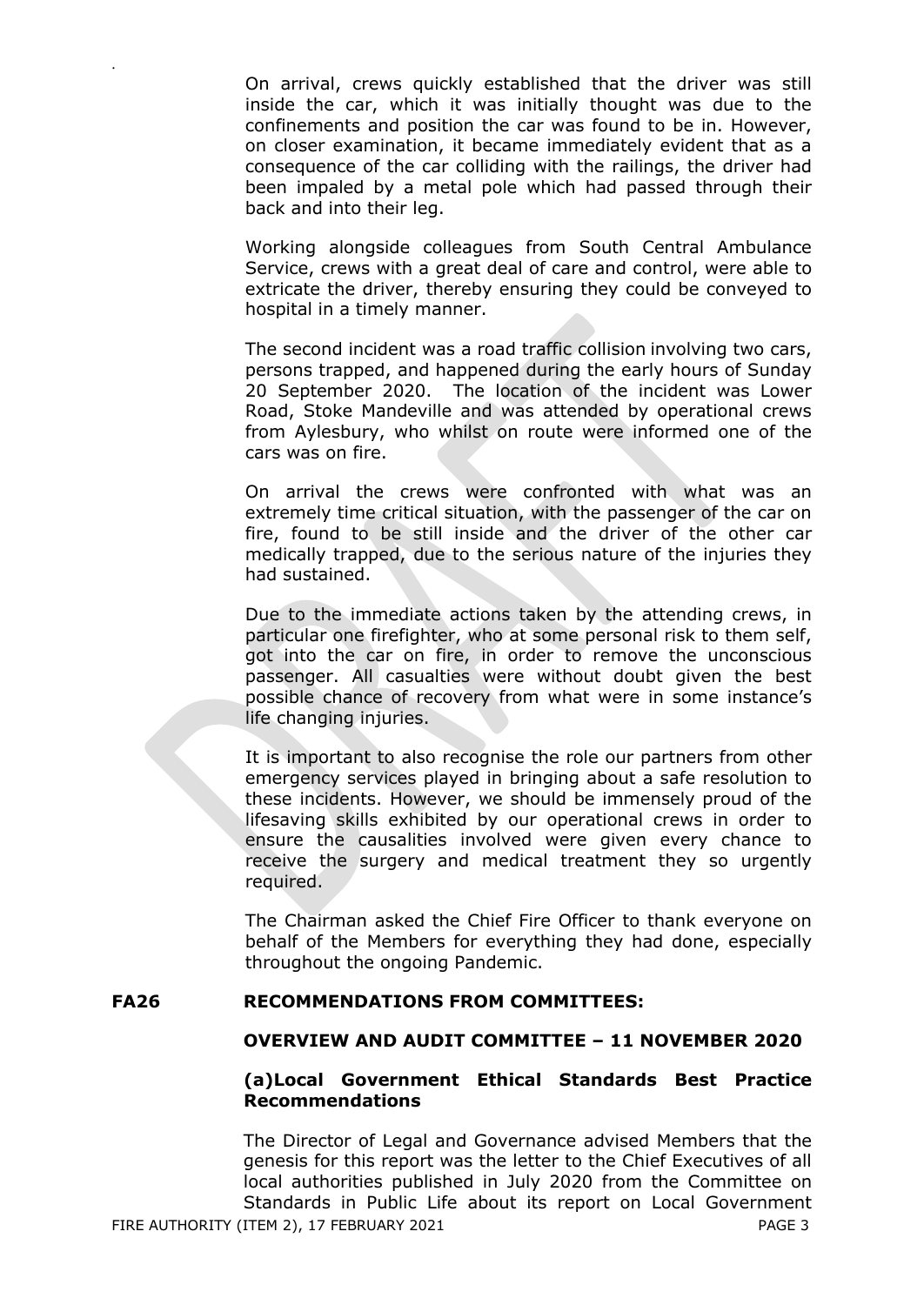Ethical Standards which it published in January 2019. The report made 26 recommendations mostly aimed at government requesting changes to legislation; and one aimed at the Local Government Association (LGA) to create a new model draft Code of Conduct after consultation with councils. The LGA had stated that it was due to report on its final model Code of Conduct later this calendar year.

The Director of Legal and Governance advised Members that the Committee on Standards in Public Life report also included 15 Best Practice recommendations which, as its July letter stated, it would expect all Local Authorities to implement. In its letter, the Committee on Standards in Public Life stated that it would be writing to Local Authorities again in the Autumn to ascertain progress against its 15 Best Practice recommendations.

An audit was undertaken of the current arrangements, benchmarked against the 13 recommendations applicable to combined fire and rescue authorities. There was nothing in the findings which gave cause for concern, however, there were some aspects of the recommendations which he invited the Overview and Audit Committee to recommend to the Authority to agree.

The first substantive Recommendation to the Authority was that it should agree to the Code of Conduct being reviewed on an annual basis in line with the Committee on Standards in Public Life's recommendations, but that this should wait until 2021/22 so as not to pre-empt the content on the new model LGA Code of Conduct. Therefore, the outcome of the LGA's consultation on its draft Code of Conduct should be considered when this Authority's review was undertaken.

The Director of Legal and Governance advised Members that when the Code of Conduct was reviewed, the prohibition on 'harassment' be added to the prohibition of bullying; and that definitions and examples of both bullying and of harassment be included.

A Member asked that with any standards investigation the first filter would be, was the member acting in their capacity as a member of the Fire Authority, and some case examples should be added, or their constituent authority, or where they are acting as a member of the public, particularly when it comes to social media.

### RESOLVED –

.

- 1. That the benchmarking report (Annex A) regarding the 15 Best Practice Recommendations in CSPL's Local Government Ethical Standards Report be noted;
- 2. a) that the Code of Conduct is reviewed on an annual basis commencing 2021/22; and where possible taking into account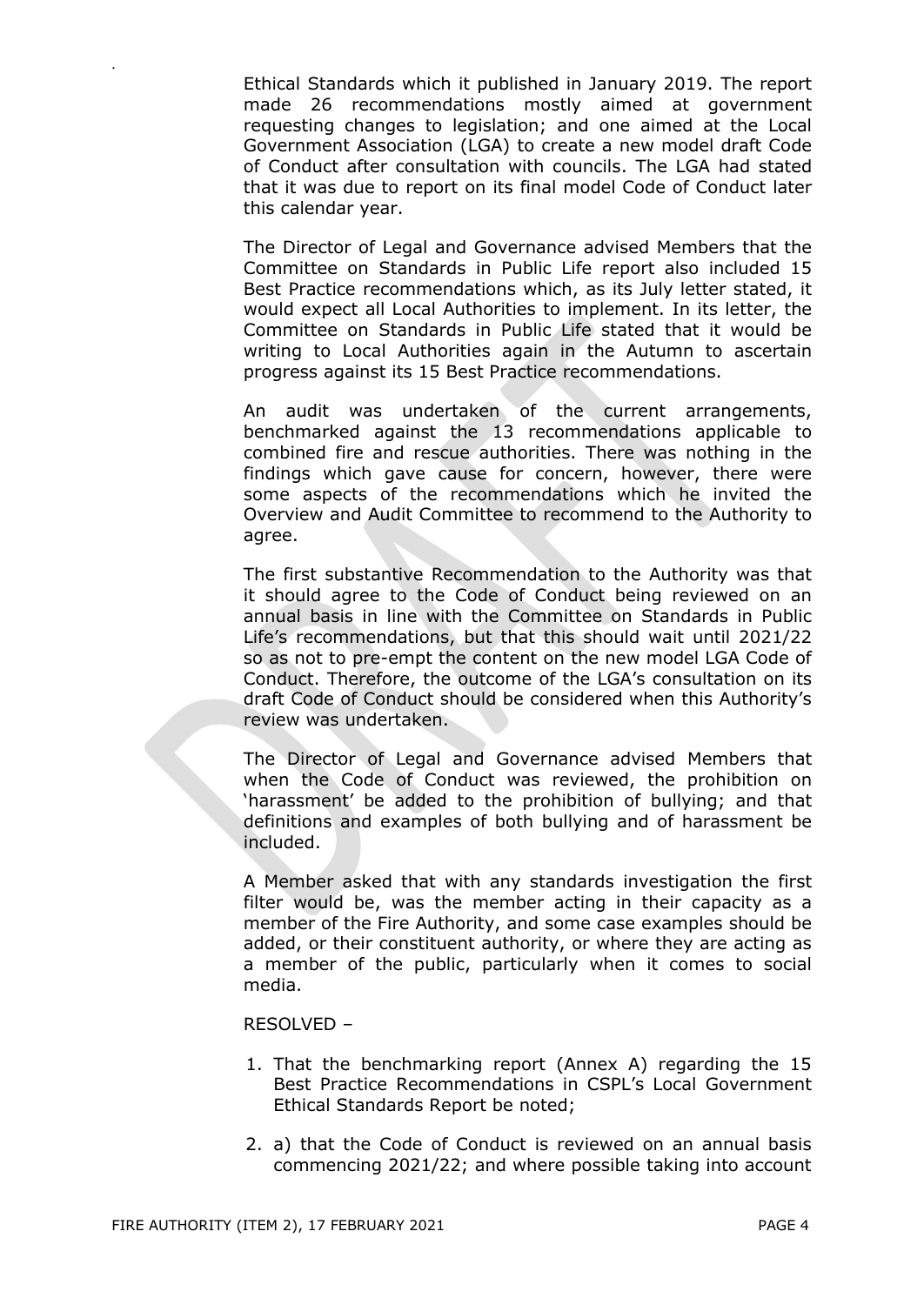the views of the public, community organisations, and neighbouring and appointing authorities;

b) that in any review of the Code of Conduct:

i. the outcomes of the LGA's consultation on its draft Code of Conduct be taken into account;

ii. the prohibition on 'harassment' be added to the prohibition of bullying;

iii. definitions and examples of both bullying and of harassment be included; and

iv. the requirements on Members to comply with any formal standards investigation be included.

It being moved and seconded that the following text be added to recommendation 2c: "and a non-exhaustive list of examples when a Member may be deemed to be acting as a Member of Buckinghamshire and Milton Keynes Fire Authority."

It was RESOLVED -

.

c) that the 'Procedure for handling of allegations under the Code of Conduct against Members of the Buckinghamshire and Milton Keynes Fire Authority' be amended to include a non-exhaustive list of public interest factors which will be taken into account at the filtering stage of a complaint; and a non-exhaustive list of examples when a Member may be deemed to be acting as a Member of Buckinghamshire and Milton Keynes Fire Authority.

(Councillor Minns joined the meeting)

### **EXECUTIVE COMMITTEE – 18 NOVEMBER 2020**

### **(b) Capital Strategy**

The Deputy Director of Finance and Assets advised Members that the Chartered Institute of Public Finance and Accountancy (CIPFA) Prudential Code for Capital Finance in Local Authorities (2017) included a new requirement for local authorities to produce a capital strategy to demonstrate that capital expenditure and investment decisions were taken in line with the Service's objectives and take account of stewardship, value for money, prudence, sustainability and affordability.

This Strategy outlined the Authority's approach to capital investment ensuring it was in line with its corporate priorities and objectives set out in the Public Safety Plan. It provided a strategic overview of how capital expenditure; capital financing and treasury management activity contributed to the delivery of outcomes, as well as overview of the management of risk and future financial sustainability. Progress against this strategy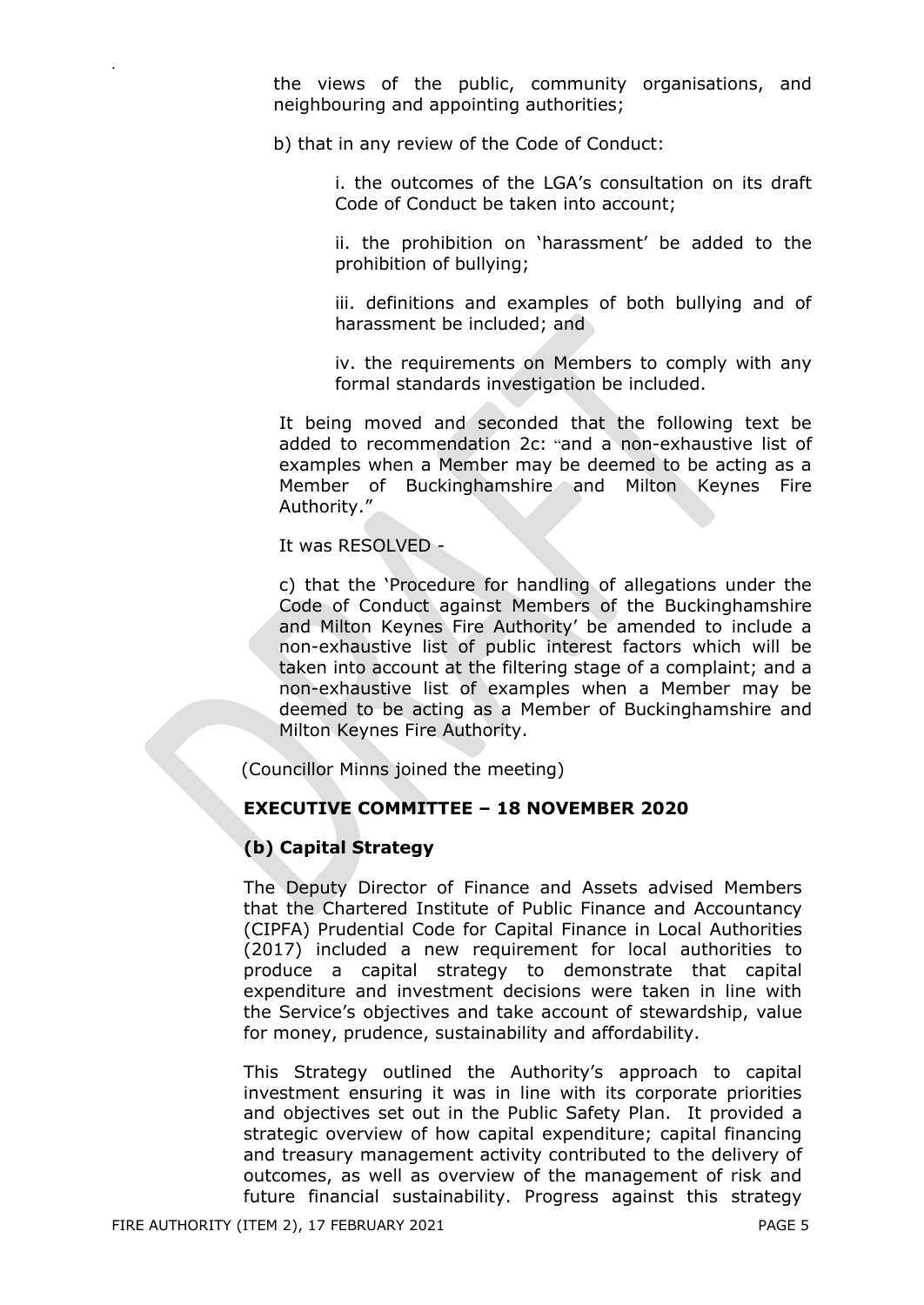would be reviewed annually and updated accordingly.

RESOLVED –

.

- 1. The Capital Strategy be approved, subject to the following amendment being made prior to publication: i) 9.3 "As at 31 September 2020, the long-term debt currently stands at £6.797m." be amended to "As at 30 September 2020, the long-term debt currently stands at £6.797m."
- 2. The Authority add, in its Terms of Reference, determining the Capital Strategy as set out at Appendix C.

## **(c) Financial Strategy 2020-21 to 2024-25**

The Director of Finance and Assets advised Members that the Financial Strategy was a new document and it took a long term look at the Authority's finances and helped guide the medium term financial plan and budget setting. It took information from a number of sources, including HMICFRS reports, audit reports both internal and external and financial analysis. One of the key aspects of the Strategy was that it considered potential medium and longer term scenarios, with a consideration of areas that could be enhanced or scaled back depending on the outcome of future funding settlements.

The Director of Finance and Assets advised Members that the recommendation within the report that "the Service should consult with the people of Buckinghamshire and Milton Keynes on options to have the most effective and efficient response against the financial environment in which it operates" was addressed through the implementation of the Public Safety Plan 2020-25 and was also covered within this Strategy.

The Strategy also contained the Authority's reserves strategy, which was a requirement of the National Framework. The main focus of the Strategy was the Action Plan, which highlighted key actions that would be taken over the next five years as a result of undertaking this analysis. Some of the key actions were undertaking a value for money review with an external provider; establishing the Programme Management Office; and a review of the performance reporting arrangements.

The Director of Finance and Assets advised Members that there was a question raised at the Executive Committee around interest receivable. The Strategy showed the budget for the current year at £150K for Treasury Management Investments, but it should be noted that the Authority was expecting this to reduce by £120K for the following year.

FIRE AUTHORITY (ITEM 2), 17 FEBRUARY 2021 PAGE 6 The Director of Finance and Assets advised that following the recent Spending Review there were three key points to note. The public sector pay pause would save the Authority £300K; the government would fund 75% of irrecoverable losses on business rates and council tax; and the core referendum threshold would remain at 2% with no specific exemptions mentioned for fire and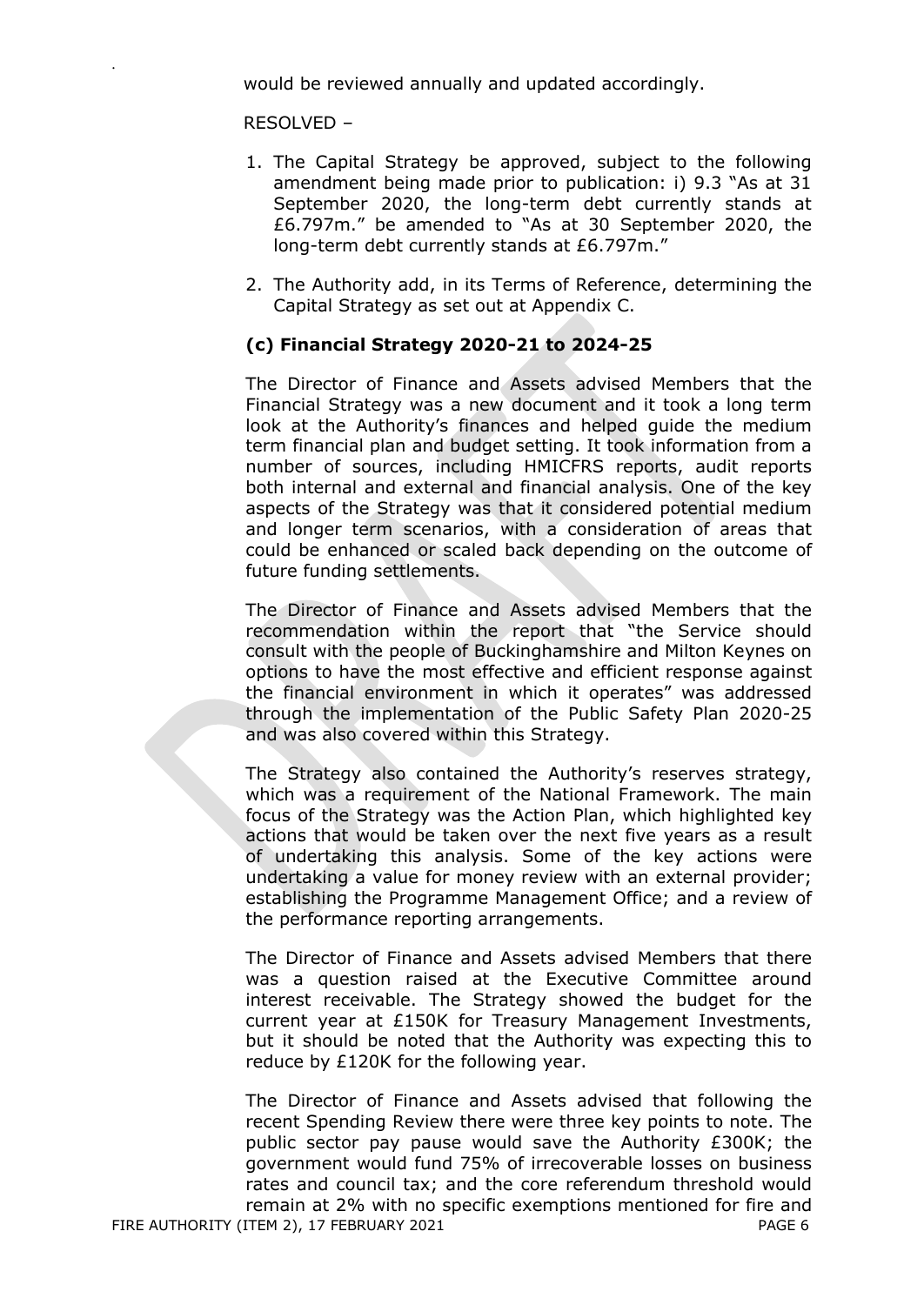rescue authorities. The Authority would currently be looking at a deficit of around £1M for next year. The Authority had written to the Minister highlighting these concerns, especially around the lack of council tax flexibility and awaited a response.

A Member asked about the consultation and was advised that this was done as part of the Public Safety Plan and was undertaken through focus groups and in terms of their response on council tax, this was an educated response after members of the pubic had been given the Authority's financial position and the implications of the cost pressures faced.

A Member asked about employees earning under £24k, would they get the 2% pay rise as stated by the government and was advised that yes, work had already been done to identify individuals effected and the Authority would be complying with the directive from Government.

A Member asked about the council tax base and was advised that the Minister had raised that the Authority had put itself in that position, and the response to the Minister was the Authority had taken those decisions based on the information available at the time. However, the Authority was now in a position where it needed to increase council tax and that was the representation made back to the Minister in a letter and the Authority awaited his response.

A Member asked about the cost of a council tax referendum and was advised that the estimated cost of holding a referendum would be around £600K. This was based on the one referendum which had been undertaken since new regulations came into force. The Bedfordshire Police and Crime Commissioner had sought to increase council tax above the threshold but lost the referendum. Not only was there the cost of holding the referendum, but should it fail, there was the cost of rebilling, which would be a substantial part of the Authority's reserves.

### RESOLVED –

.

That the Financial Strategy 2020-21 to 2024-25 be approved, subject to the following amendments being made prior to publication: i) Page 16 "unknow" to be replaced with "unknown" ii) Page 32 the following text to be added to the comments in the first row of the table "The decrease in the Bank of England base rate to 0.1% has had a significant impact on interest receivable. Also, during the pandemic the emphasis has increasingly shifted toward liquidity and faster payments to suppliers." iii) Page 10 Annex 1 (Appendix A) Row F2 "quantitate" to be replaced with "quantitative" iv) Page 14 Annex 1 (Appendix A) Row R1 the word "time" to be removed.

#### **FA27 INDEPENDENT PERSONS**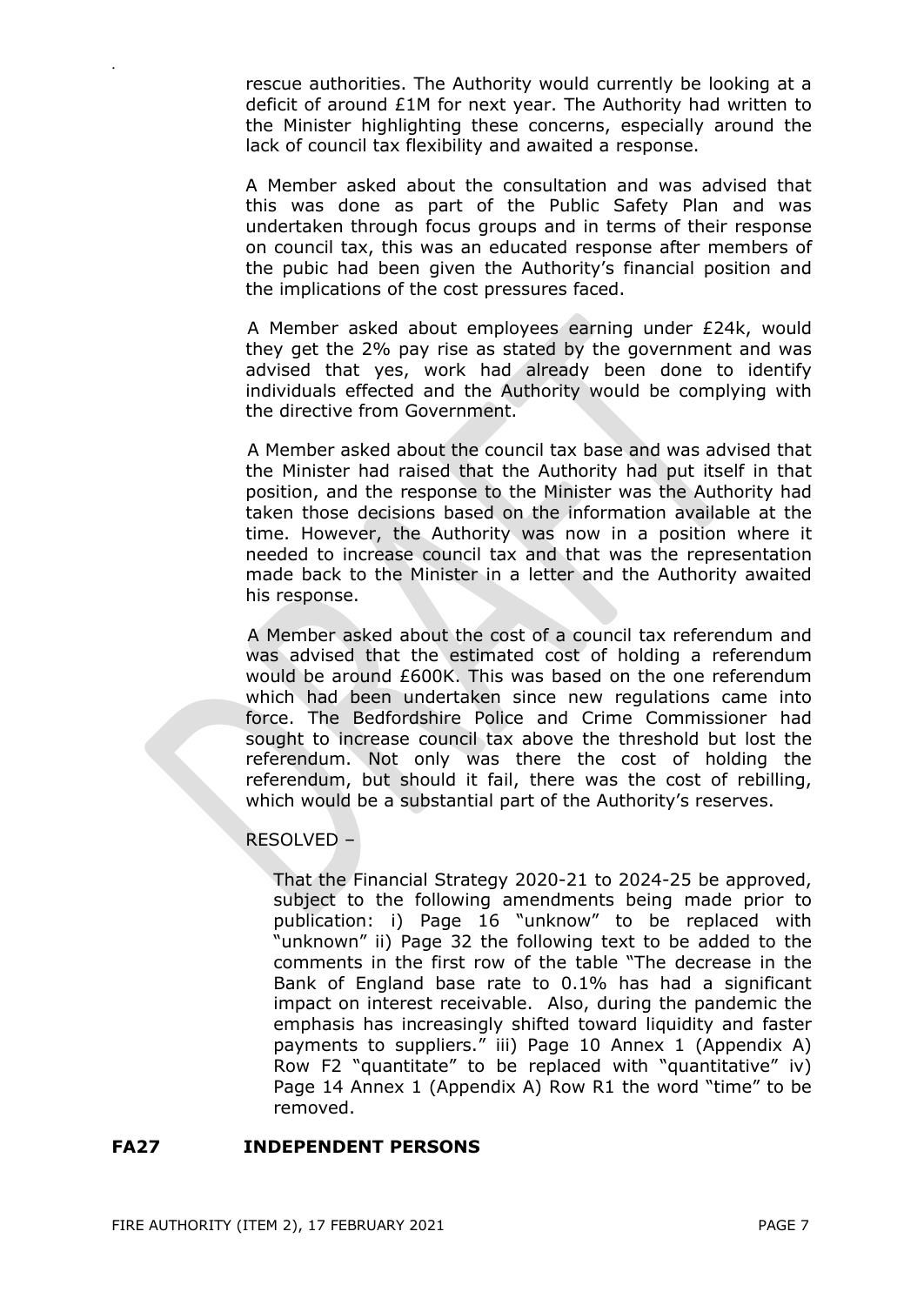The Director of Legal and Governance advised Members that one of the recommendations in the Committee on Standards in Public Life Ethical Standards report was that local authorities should have access to at least two Independent Persons. Since the introduction by the Localism Act 2011 of Independent Persons into the local government ethical governance regime, the Authority had worked collaboratively with other local authorities to advertise for, and recruit, Independent Persons.

Firstly in 2012 the Authority participated in arrangements with Bedfordshire Fire and Rescue Authority, and the councils of Milton Keynes, Central Bedfordshire, Luton Borough and Bedford Borough coordinated by Luton Borough Council. In 2016 Luton Borough again led on the collaborative recruitment process on behalf of the Authority, this time with Milton Keynes and Central Bedfordshire Councils.

This year, Milton Keynes Council led on the recruitment process. three of the Authority's previous Independent Persons re-applied, these were Dr Vasco Fernandes, John Jones and Chris Fogden. Together with Deborah Maggs, all four had confirmed they would be willing to be appointed to act as the Authority's Independent Persons. Pen profiles of the four individuals were at Appendix A. The recommendation was for the Authority to appoint these four individuals to be available to act as its Independent Persons for a period no longer than 30 September 2024.

Councillor Stuchbury asked that it be noted that he knew Mr Chris Fogden; and Councillor McCall that he knew Dr Vasco Fernandes.

(Councillor Stuchbury abstained)

RESOLVED –

.

That the following persons be appointed to serve as Independent Persons for the Authority until 30 September 2024:

- 1. Dr Vasco Fernandes
- 2. Chris Fogden
- 3. John Jones
- 4. Deborah Maggs

(Councillor Christensen left the meeting)

#### **FA28 ANNUAL HEALTH, SAFETY AND WELLBEING REPORT 2019/20**

The Lead Member for Health and Safety and Corporate Risk introduced the report and advised Members that these were challenging times, but he was confident the Service was equipped to cope. There had been significant changes implemented since Covid-19. The Service looked at its staff in a holistic manner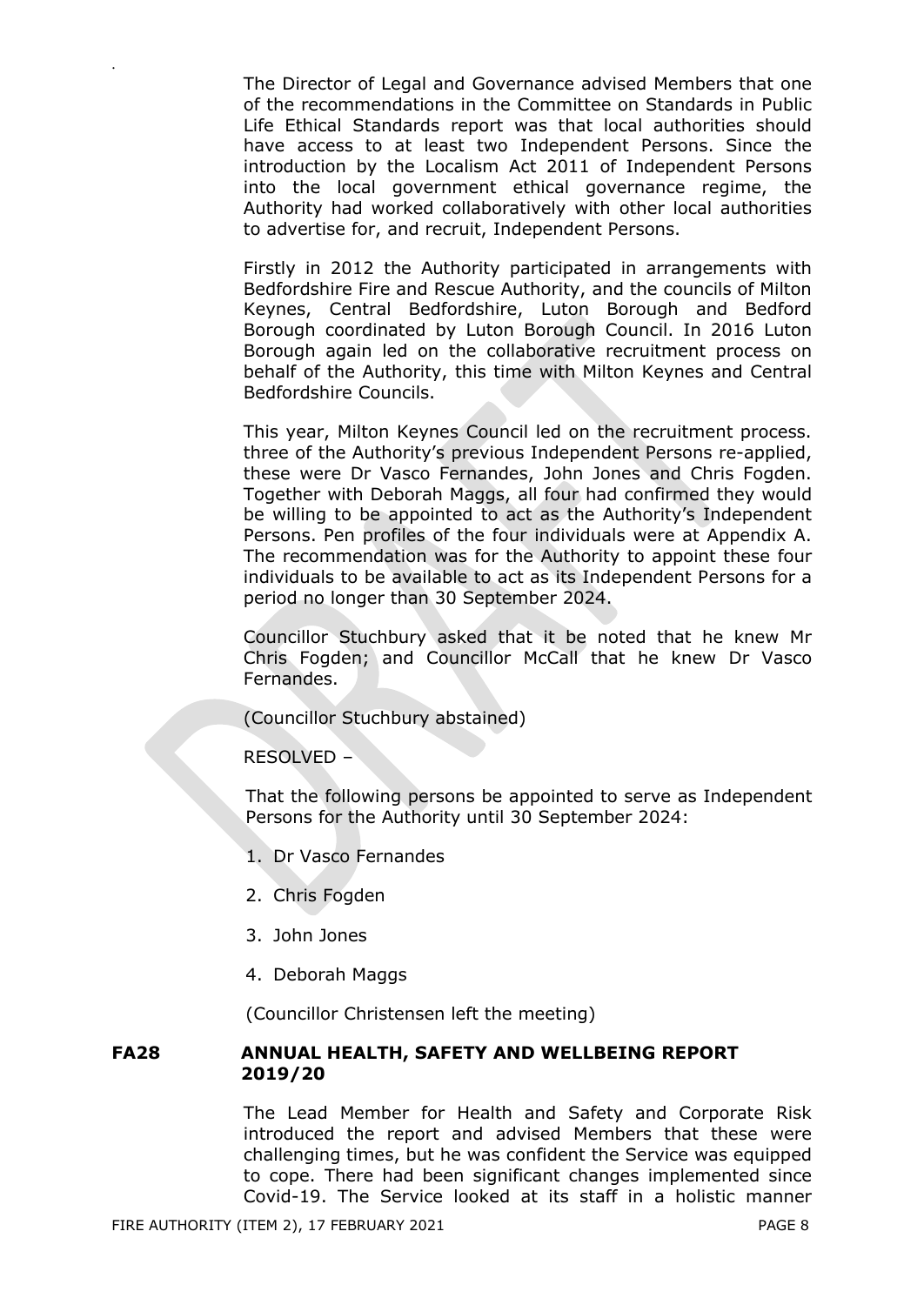recognising that everybody's health, safety and wellbeing was paramount, all be it differently depending on their role. Members would see in the report there had been several significant reductions in negative incidents, but the Service must not become complacent. The Service would continue to develop proactive protocols and policies that should make it an even safer place to work.

The Health and Safety Manager advised Members that whilst this report was based on performance for the year 19/20 the Covid-19 pandemic (which initially impacted on the Service in March) was and continued to be one of the highest priorities for the Service in terms of protecting its staff and the communities it served.

The Health and Safety Manager advised that the initial response to Covid-19 provided by the Service was the quarantining of those who entered the UK from affected countries at Kent's Hill, Milton Keynes in terms of social distancing, personal hygiene and cleaning regimes, when it became apparent that the UK would be affected by the virus.

The Service had worked closely with its Thames Valley partners in terms of protecting Thames Valley Fire Control staff who provided a critical service and also in protecting its operational crews to enable them to carry out the statutory duty and protect the communities they serve.

The Service was in a good position in terms of the work undertaken and the measures implemented to ensure adherence to Government, PHE and WHO guidance. All of the stations and sites were Covid Secure. It was now a case of monitoring the adherence to measures on an ongoing basis. Risk assessments had been created for service delivery activities and those detailed in the tripartite agreements; protection, prevention, training activities and for all station and sites in terms of working safely with Covid-19. These were under constant review as the situation was highly dynamic in nature.

During the pandemic, the Health and Safety Department had continued to carry out the day to day work of the department effectively whilst supporting both the ambitions of the Service and the response to the pandemic.

The Health and Safety Manager advised that in terms of the performance of the Service, there had been a decrease in the number of safety events in three areas, injury rate, number of injuries and equipment damage. Two remained the same as 2018/19 RIDDOR and acts of violence and there was an increase in vehicle damage compared to last year. The number of near misses has decreased. Of the 44 personal injury safety events, 33 had been recorded as minor in nature and 11 as moderate.

The Health and Safety Manager advised Members that station plans were being introduced early next year. Each station was

.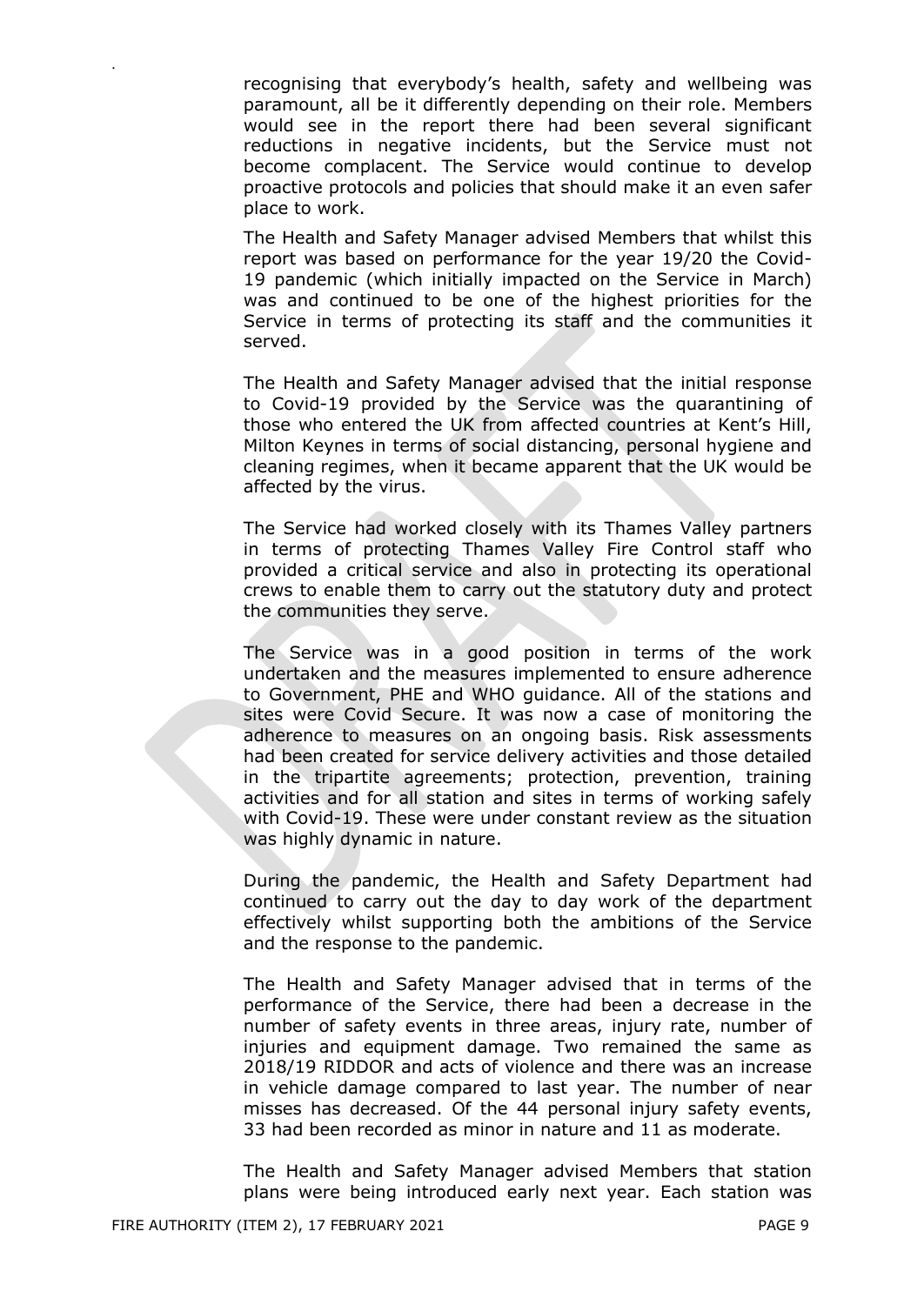given its own profile relating to the demographics, vulnerabilities within its communities and risk and demand levels. Key health and safety matters featured in the station improvement plan to identify what level of understanding and knowledge of expected behaviours operational staff had.

The Health and Safety Manager advised Members that with regard to employee well-being, the current focus of the Attendance Management Monitoring Group (AMMG) was on the structure of the group and how the Service captured and reported absence and whether there were ways this could be enhanced.

The Health and Safety Manager advised that with regards to the Contaminants project update, both the National Fire Chiefs Council (NFCC) and Fire Brigades Union (FBU) contaminants projects had been temporarily suspended due to Covid-19. The work London Fire Brigade had been doing in terms of testing and monitoring firefighters who attended Grenfell (hair, blood and urine testing) had also been suspended. There was still no case law in the UK that confirmed a firefighter suffering from cancer had been as a result of their work. There were many reasons why an individual contracted cancer, however, the FBU Contaminates report had identified a link and the Service would be carrying out a gap analysis imminently.

A Member asked if the FBU Contaminants Report could be shared with Members and was advised that it would be emailed to all Members after the meeting.

A Member asked if mental health was measured and was advised that it was reported through the Attendance Management Group and also formed part of the remit for the Well-being Group. There was a team of mental health champions and mental health first aiders across the service.

A Member asked a question regarding support staff absence with stress and also were support staff working from home and was advised that there was an Employee Assistance Programme which was confidential and available to all staff, which would work through a range of issues with individuals in terms of financial issues, personal issues, stress etc. There was a Welfare Officer available to all staff, and stress risk assessments were carried out if staff were off work with stress as the sickness reason. Wellness action plans were created to help with the return to work. With regard to support staff working from home, the Service was following Government guidelines. For vulnerable persons working from home, there was regular contact with line managers and colleagues.

FIRE AUTHORITY (ITEM 2), 17 FEBRUARY 2021 PAGE 10 The Chief Fire Officer advised Members that as they were aware, the Service was inspected by HMICFRS in early November which looked at a number of issues, including the Service's response in the community, how it responded, how it made sure its core services were not affected and the safety of the community was maintained. Included in the report and inspection was how the

.